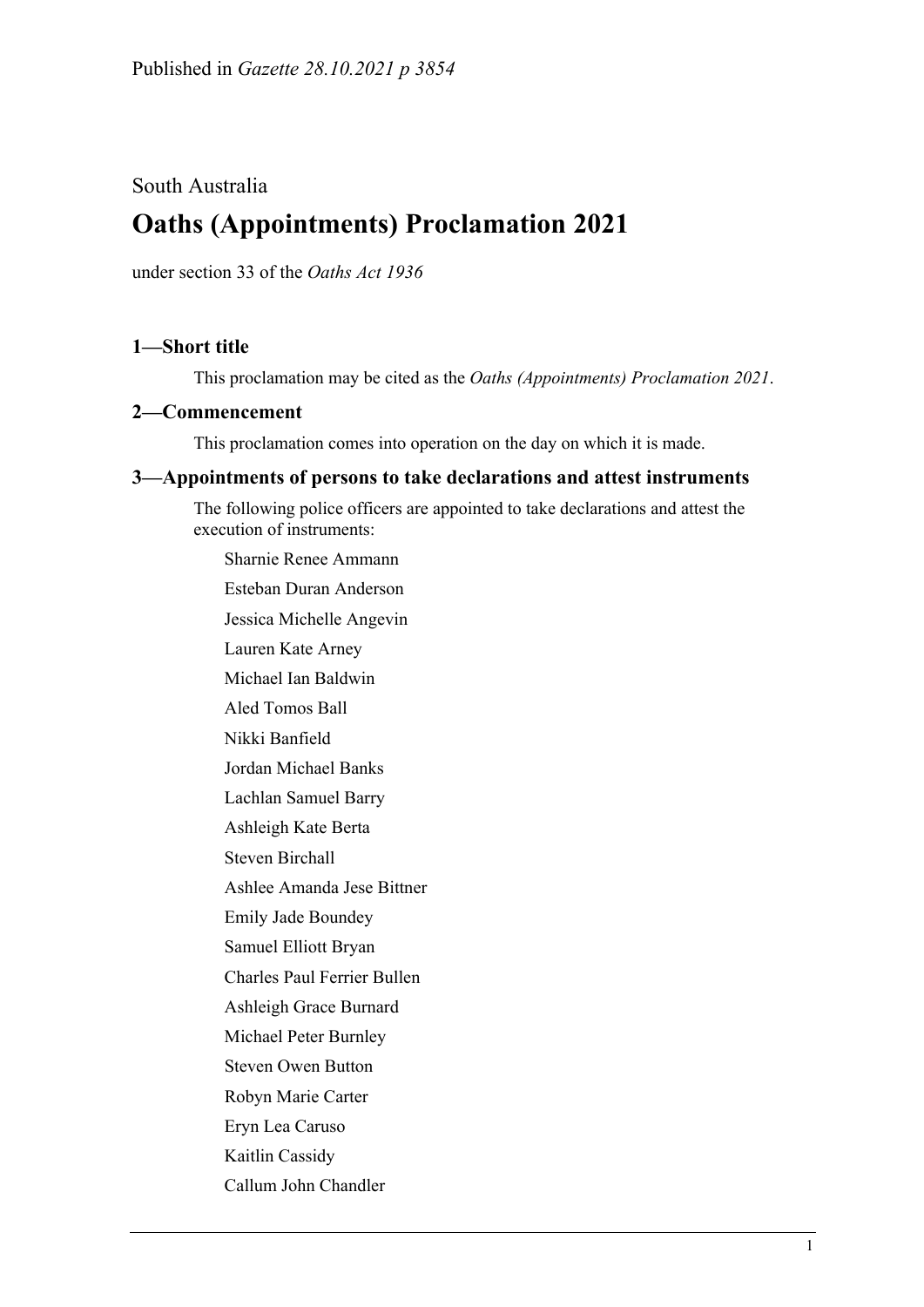Nicholas Glen Charlick Shannon Rebecca-Jayne Clifton Ryan Thomas Clonan Charlotte-Rose Molly Connor Bailey Rhys Corbin Cole James Davy Alyssa Clare Deavin Rhiannon Brooke Denison Jared Caleb D'Hyon Brooke Ashleigh Dimuccio Michael Wayne Doyle Jasmine Bree Drake Thomas Ryan Drogemuller Zach Alexander Evreniadis Emily Anne Fenwick Kristina Lee Fletcher Alexander James Franklin Ethan James Fraser Lucy Jane Gallo Laura Tracey Gardiner David Brian Gill Cameron Stuart Gillespie Talitha Maree Gollan Emma Gosling Andrea Grottoli Nicholas Lee Guglielmucci Sarah Francesca Hall Chelsea Maree Harris Sarah Grace Hartley Rachel Joanna Head Regan Mark Hermanson Robert Landon Hernandez Emma Jayne Hewitt-Hunt Emma Rose Hodgson Andrew William Hollands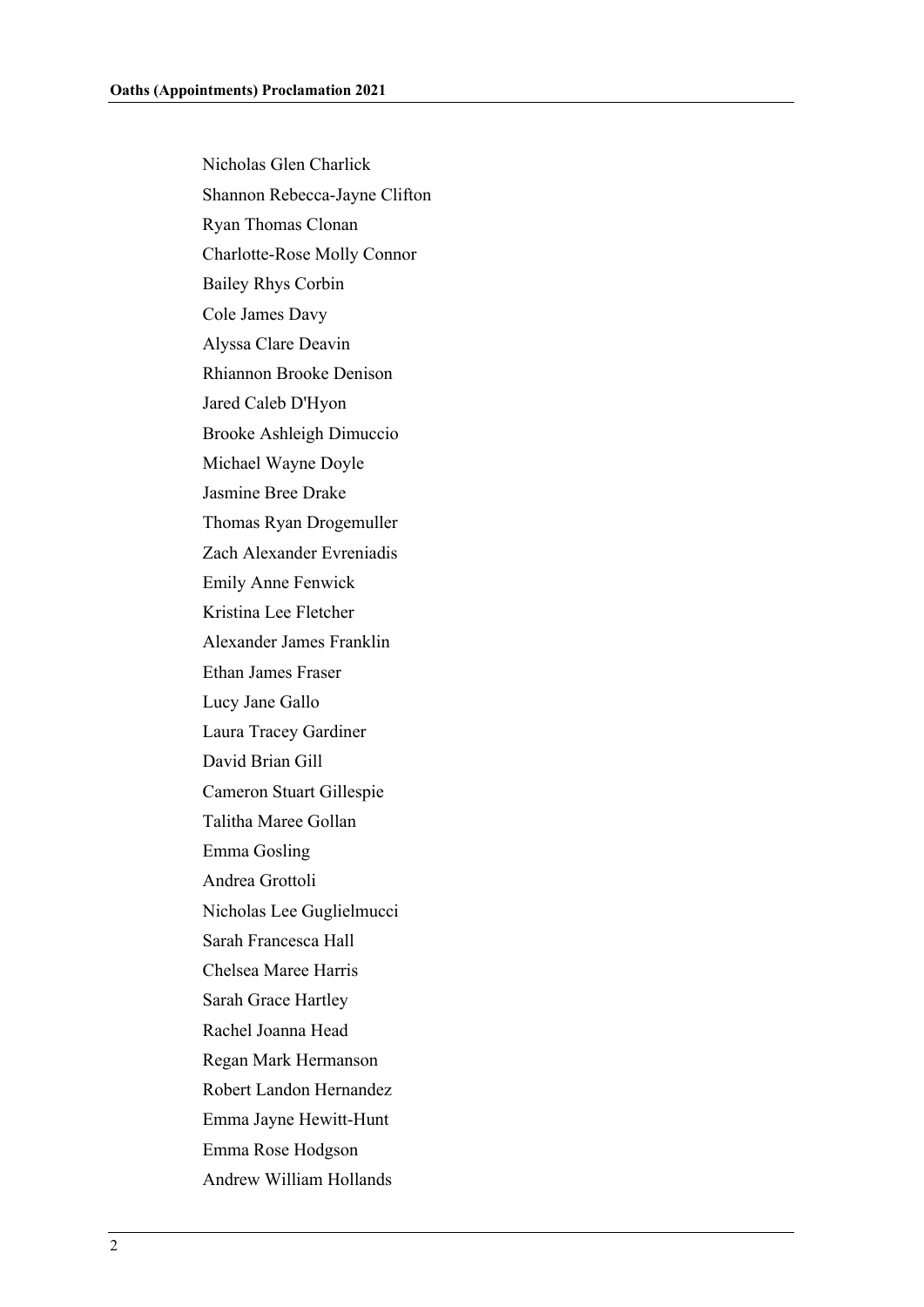Amethyst Horne Rachel Joanne Hunt Kamika Khuyen Huynh Matteo Willem Impagnatiello Rhiannon Brooke Ireland Stacey Lee James Brooke Elizabeth Johnson-Watkins Thomas Milorad Jurkovic Kyriaki Karagiannis Luke Wesley Keesing Gillian Kay Kennedy Kirsty Joy Kingshott David John Kinnear Georgia Lucy Kranz Cameron Robert Lang Adam Leaker Pablo Liguori Hayden Lorrain Ehlana Kate Mackay Ashleigh Rose Mackay Jesse Thomas MacKenzie Hayley Marie Maidment Brayden James Marchioro Jack Edward Stuart Martin Cain Jaden McDonald Tayler Emma McKenzie Thomas Giles McNeil Kevin James Meyer Sherriden Rhianna Middleton Alexander David Miller Rianna Ellen Mitchell Courtney Jade Mitchell Stephanie Morton James Konstantinos Moschis Kelly-Rae Moyle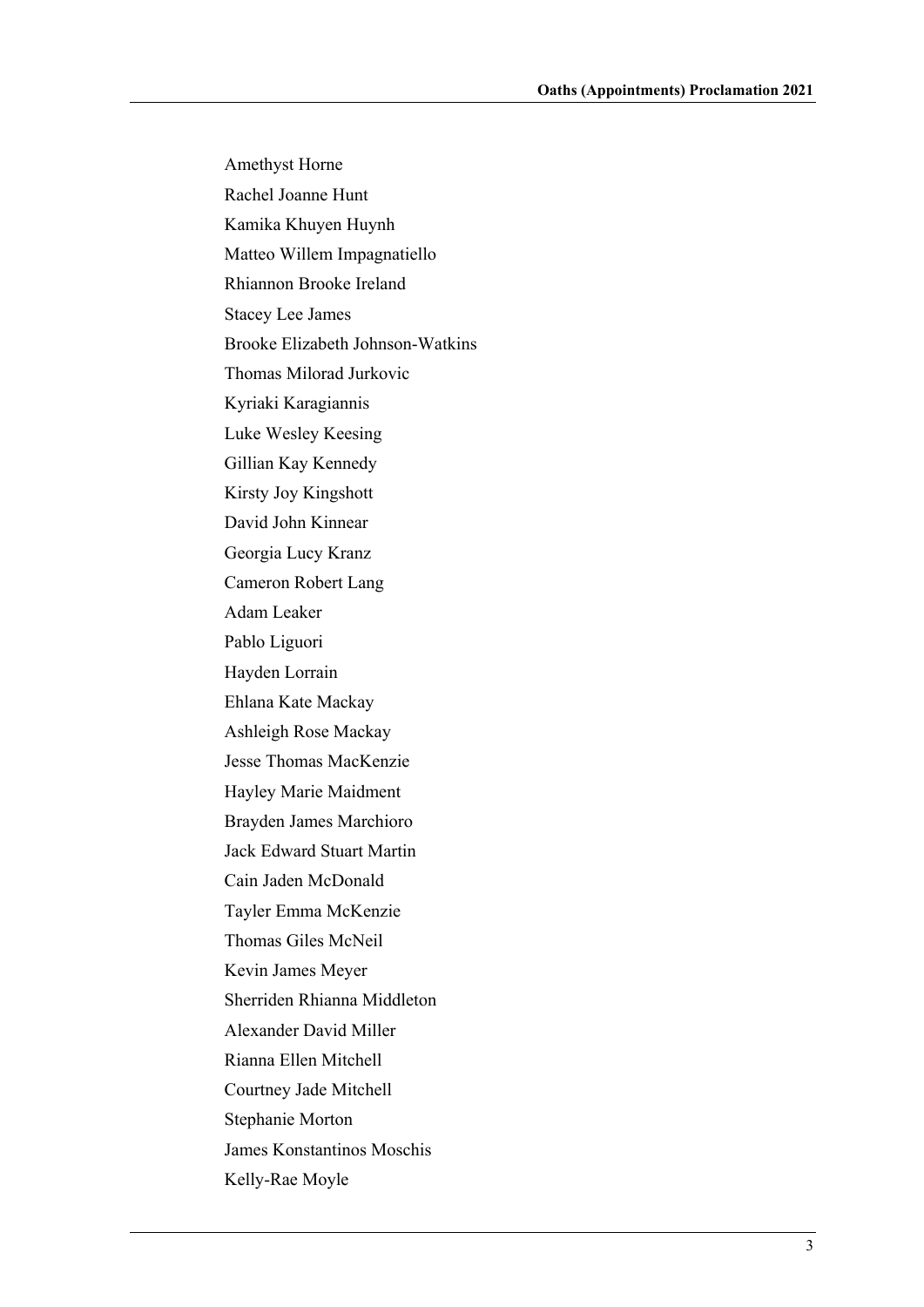Aethan Alexander Simos Murrell Jasmine Lily Neagle Samuel Graham Neville Sagan Jarred North William Francis O'Neill Braden James O'Shea Dale Craig Parry Kathryn May Partington Dennis Pasamba Craig Alan Patterson Chantal Renee Pellizzer Teagan Lee Plummer Drew Benjamin Poynter Joshua Isaac Quagliarella Eryn Celia Ravesteyn Cory Josh Riccio Susan Leanne Rosenzweig Jake Michael Sandell Christopher Phillip Sawyer Jarred Wayne Schenscher Rhys Maynard Scott Meg Simister Zachary Smirnios Nikhili Surinder Smith Shannon Lee Smoker Matt Stephenson Joshua Ryan Stevens Lucille Steyn Daniel Lewis Stratton Morgane Szymonowicz Yasmine Sinead Taylor Jessica Ailai Teoh Tyla Sophie Thorpe Samuel Paul Timms Ryan Jordy Towns